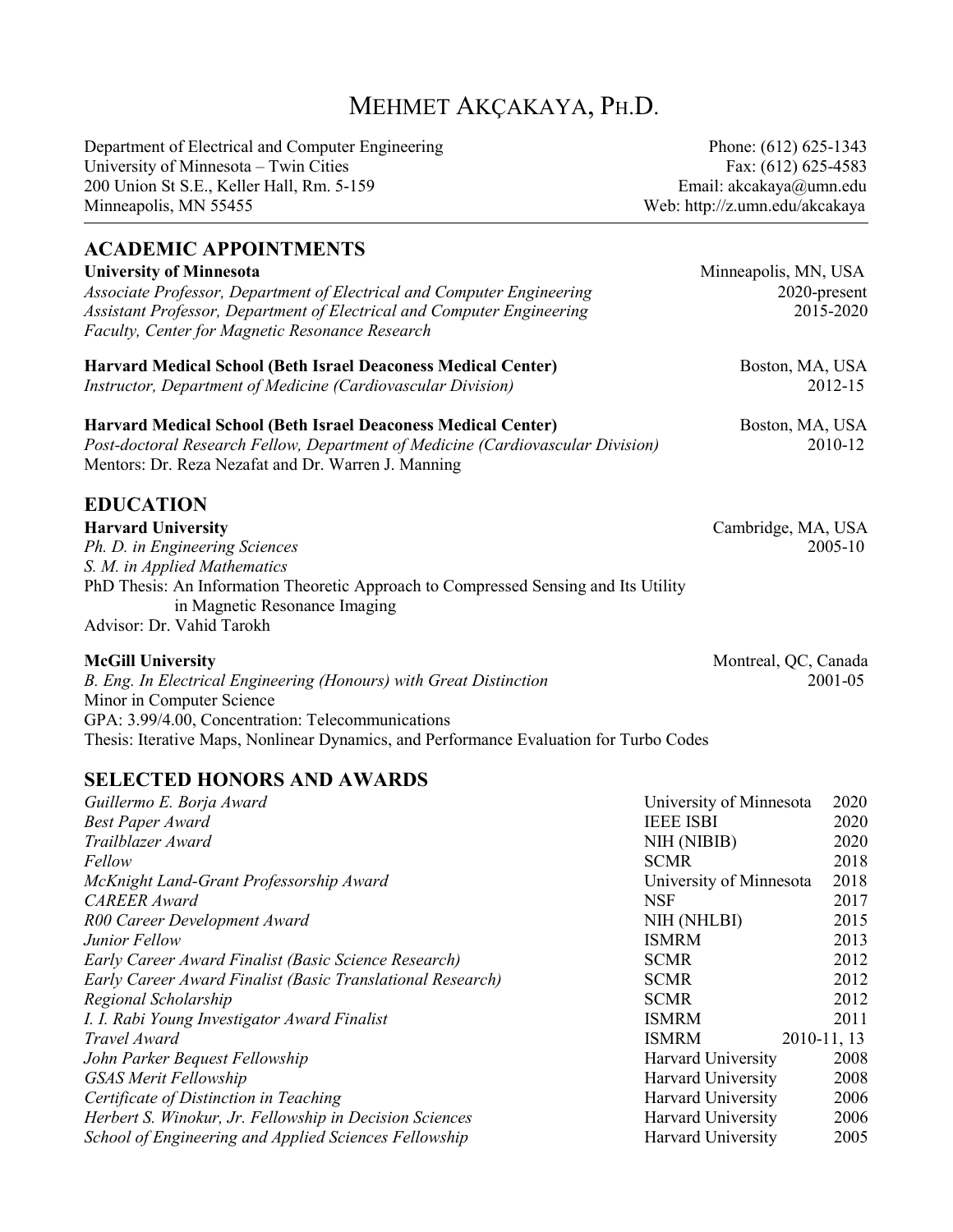| Charles Michael Morssen Gold Medal<br>Professor Gar Lam Yip Memorial Prize<br>James McGill Award                                                                                                                                                                                                                                                 | McGill University<br>McGill University<br>McGill University                                                                                                                                                                                                                    | 2005<br>2005<br>2004    |
|--------------------------------------------------------------------------------------------------------------------------------------------------------------------------------------------------------------------------------------------------------------------------------------------------------------------------------------------------|--------------------------------------------------------------------------------------------------------------------------------------------------------------------------------------------------------------------------------------------------------------------------------|-------------------------|
| <b>AAPN</b> eMPOWR Research Award<br>Motorola Foundation Scholarship<br>Morris Wilson Scholarship                                                                                                                                                                                                                                                | McGill University<br>McGill University<br>McGill University                                                                                                                                                                                                                    | 2004<br>2003<br>2001-05 |
| <b>RESEARCH FUNDING</b><br>NIH NHLBI R01 HL153146 (Akçakaya)<br>Rapid Comprehensive Cardiac MRI Exam for Diagnosis of Coronary Artery Disease<br>Role: PI                                                                                                                                                                                        |                                                                                                                                                                                                                                                                                | 2020-25                 |
| NIH NIBIB R21 EB028369 (Akçakaya)<br>Novel Quantitative MRI Techniques for Assessment of Cardiac Fibrosis without Gadolinium Contrast<br>Role: PI                                                                                                                                                                                                |                                                                                                                                                                                                                                                                                | 2020-23                 |
| <b>NSF CAREER</b> (Akçakaya)<br>CAREER: Geometric Techniques for Big Data Medical Imaging<br>Role: PI                                                                                                                                                                                                                                            |                                                                                                                                                                                                                                                                                | 2017-22                 |
| NIH NIBIB P41 EB027061 (Uğurbil/Metzger)<br>Technology to realize the full potential of UHF MRI<br>Role: PI for Image Reconstruction Core                                                                                                                                                                                                        |                                                                                                                                                                                                                                                                                | 2019-24                 |
| NIH NIBIB U01 EB025144 (Uğurbil)<br>Elementary Neuronal Ensembles to Whole Brain Networks<br>Role: Co-Investigator                                                                                                                                                                                                                               |                                                                                                                                                                                                                                                                                | 2017-22                 |
| NIH NHLBI R00 HL111410 (Akçakaya) [Completed]<br>Novel Accelerated Contrast-Enhanced High Resolution Coronary MRI<br>Role: PI                                                                                                                                                                                                                    |                                                                                                                                                                                                                                                                                | 2015-19                 |
| AFOSR AFRL RTA2.5 (Akçakaya) [Completed]<br>Distributed Learning for Dynamic Large-Scale Datasets<br>Role: PI                                                                                                                                                                                                                                    |                                                                                                                                                                                                                                                                                | 2016-17                 |
| <b>DTI Seed Grant</b> (Akçakaya) [Completed]<br>Sparse Phase Retrieval Algorithms for Bio-Medical Imaging Applications<br>Role: PI                                                                                                                                                                                                               |                                                                                                                                                                                                                                                                                | 2016-18                 |
| <b>TEACHING EXPERIENCE</b><br>EE 5940: Medical Imaging Systems<br>1.<br>2. EE 5561: Image Processing and Applications<br>3. EE 3015: Signals & Systems<br>4. EE 5531: Probability and Stochastic Processes<br>5. EE 3015: Signals & Systems<br>6. EE 5561: Image Processing and Applications<br>7. EE 5531: Probability and Stochastic Processes | Spring 2016, University of Minnesota<br>Fall 2016, University of Minnesota<br>Spring 2017, University of Minnesota<br>Fall 2017, University of Minnesota<br>Spring 2018, University of Minnesota<br>Spring 2019, University of Minnesota<br>Fall 2019, University of Minnesota |                         |
| <b>JOURNAL PUBLICATIONS (Reverse Chronological)</b>                                                                                                                                                                                                                                                                                              |                                                                                                                                                                                                                                                                                |                         |

# **Submitted/Under Revision**

1. S. Weingärtner, O. B. Demirel, C. Shenoy, L. R. Schad, J. Schulz-Menger and **M. Akçakaya**, "Functional Late Gadolinium Enhancement Imaging," submitted.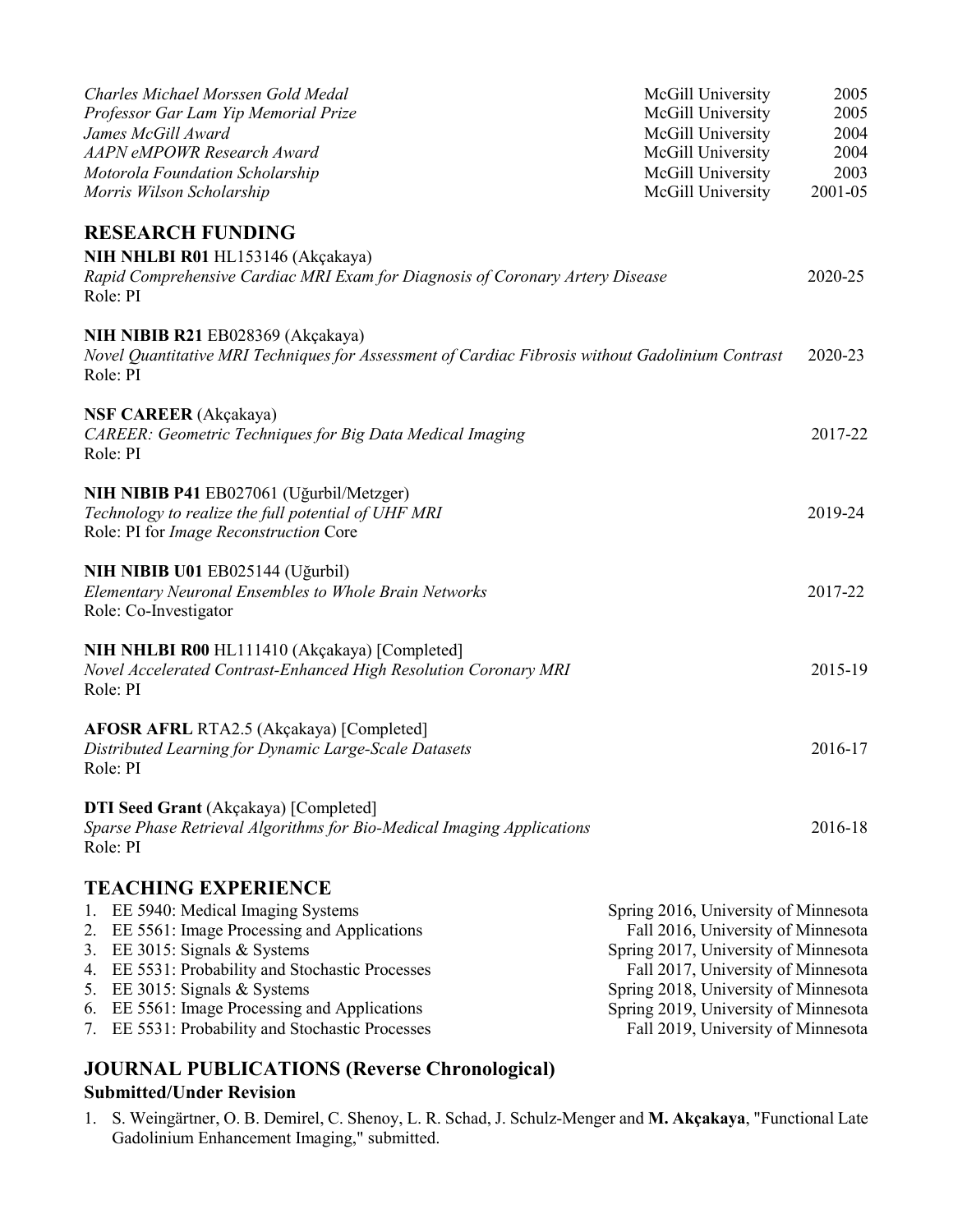- 2. S. Moeller, P. K. Pisharady, S. Ramanna, C. Lenglet, X. Wu, E. Yacoub, K. Uğurbil and **M. Akçakaya**, "NOise Reduction with DIstribution Corrected (NORDIC) PCA in dMRI with complex-valued parameter-free locally low-rank processing," submitted.
- 3. O. B. Demirel, S. Weingärtner, S. Moeller and **M. Akçakaya**, "Improved Simultaneous Multi-slice Myocardial T1 Mapping with Composition of k-Space Interpolations (SMS-COOKIE)," submitted.
- 4. A. D. Desai, F. Caliva, C. Iriondo, N. Khosravan, A. Mortazi, S. Jambawalikar, D. Torigian, J. Ellerman, **M. Akçakaya**, U. Bagci, R. Tibrewala, I. Flament, M. O'Brien, S. Majumdar, M. Perslev, A. Pai, C. Igel, E. B. Dam, S. Gaj, M. Yang, K. Nakamura, X. Li, C. M. Deniz, V. Juras, R. Regatte, G. E. Gold, B. A. Hargreaves, V. Pedoia, A. S. Chaudhari, "The International Workshop on Osteoarthritis Imaging Knee MRI Segmentation Challenge: A Multi-Institute Evaluation and Analysis Framework on a Standardized Dataset," submitted.

### **Published/In press**

- 5. B. Yaman, S. A. Hosseini, S. Moeller, J. Ellermann, K. Uğurbil and **M. Akçakaya**, "Self-Supervised Learning of Physics-Guided Reconstruction Neural Networks without Fully-Sampled Reference Data," *Magnetic Resonance in Medicine,* in press.
- 6. S. A. Hosseini, B. Yaman, S. Moeller, M. Hong and **M. Akçakaya**, "Dense Recurrent Neural Networks for Inverse Problems: History-Cognizant Unrolling of Optimization Algorithms," *IEEE Journal on Special Topics in Signal Processing*, in press.
- 7. C. Shenoy, S. Romano, A. Hughes, O. Okasha, P. S. Nijjar, P. Velangi, C. M. Martin, **M. Akçakaya** and A. Farzaneh-Far, "Cardiac Magnetic Resonance Feature Tracking Global Longitudinal Strain and Prognosis After Heart Transplantation," JACC Cardiovasc Imaging, in press.
- 8. S. Moeller, P. K. Pisharady, J. Andersson, **M. Akçakaya**, N. Harel, R. Ma, X. Wu, E. Yacoub, C. Lenglet and K. Uğurbil, "Diffusion Imaging in the Post-HCP Era," *Journal of Magnetic Resonance Imaging*, in press.
- 9. I. Hermann, T. Uhrig, J. Chacon-Caldera, **M. Akçakaya**, L. Schad and S. Weingärtner, "Towards measuring the effect of flow in blood  $T_1$  assessed in a flow phantom and in vivo," Physics in Medicine and Biology, in press.
- 10. R. Ma, **M. Akçakaya**, S. Moeller, E. Auerbach, K. Uğurbil and P.-F. van de Moortele, "Effective Correction of Eddy Current Induced Artifacts in Human Connectome Project-style Multiband Diffusion MRI at 7T Using a Multi-probe Field Monitoring Camera," *NeuroImage*, in press.
- 11. S. Moeller, S. Ramanna, C. Lenglet, P. Pisharady, E. Auerbach, L. DelaBarre, X. Wu, **M. Akçakaya** and K. Uğurbil, "Self-navigation for 3D multi-shot EPI with data-reference,"*Magnetic Resonance inMedicine,*in press.
- 12. P. S. Velangi, K. A. Chen, F. Kazmirczak, O. Okasha, L. von Wald, H. Roukoz, A. Farzaneh-Far, J. Markowitz, P. S. Nijjar, M. Bhargava, D. Perlman, **M. Akçakaya** and C. Shenoy, "Right Ventricular Abnormalities on Cardiovascular MagneticResonance Imaging inPatientsWith Sarcoidosis,"*JACC Cardiovasc Imaging*,in press.
- 13. S. A. Hosseini, C. Zhang, S. Weingärtner, S. Moeller, M. Stuber, K. Uğurbil and **M. Akçakaya**, "Accelerated Coronary MRI with sRAKI: A Database-Free Self-Consistent Neural Network k-space Reconstruction for Arbitrary Undersampling," *PLoS One,* 15(2):e0229418, Feb 21, 2020.
- 14. F. Knoll, K. Hammernik, C. Zhang, S. Moeller, T. Pock, D. K. Sodickson and **M. Akçakaya**, "Deep Learning Methods for Parallel Magnetic Resonance Imaging Reconstruction," *IEEE Signal Processing Magazine*, 37(1), pp. 128-140, Jan. 2020.
- 15. C. Zhang, S. A. Hosseini, S. Weingärtner, S. Moeller, K. Uğurbil and **M. Akçakaya**, "Optimized Fast GPU Implementation of Robust Artificial-neural-networks for k-space Interpolation (RAKI) Reconstruction," *PLoS One*, 14(10):e0223315, Oct. 23, 2019.
- 16. P. S. Velangi, C. Choo, K. A. Chen, F. Kazmirczak, P. S. Nijjar, A. Farzaneh-Far, O. Okasha, **M. Akçakaya**, J. W. Weinsaft and C. Shenoy, "Long-term Embolic Outcomes after Detection of Left Ventricular Thrombus by Late Gadolinium Enhancement Cardiovascular Magnetic Resonance Imaging: A Matched Cohort Study," *Circulation: Cardiovascular Imaging,* 12(11):e009723, Nov 2019.
- 17. A. Hughes, O. Okasha, A. Farzaneh-Far, F. Kazmirczak, P. S. Nijjar, P. S. Velangi, **M. Akçakaya**, C. M. Martin and C. Shenoy, "Myocardial Fibrosis and Prognosis in Heart Transplant Recipients," *Circulation: Cardiovascular Imaging*, 12(10):e009060, Oct 2019.
- 18. S.-W. Chieh, M. Kaveh, **M. Akçakaya** and S. Moeller, "Self-calibrated interpolation of non-Cartesian data with GRAPPA in parallel imaging," *Magnetic Resonance in Medicine,* 83(5):1837-1850, 2020.
- 19. C. I. Kanatsoulis, X. Fu# N. D. Sidiropoulos and **M. Akçakaya**, "Tensor Completion from Regular Sub-Nyquist Samples," *IEEE Trans. on Signal Processing,* 68(1), pp. 1-16, 2020.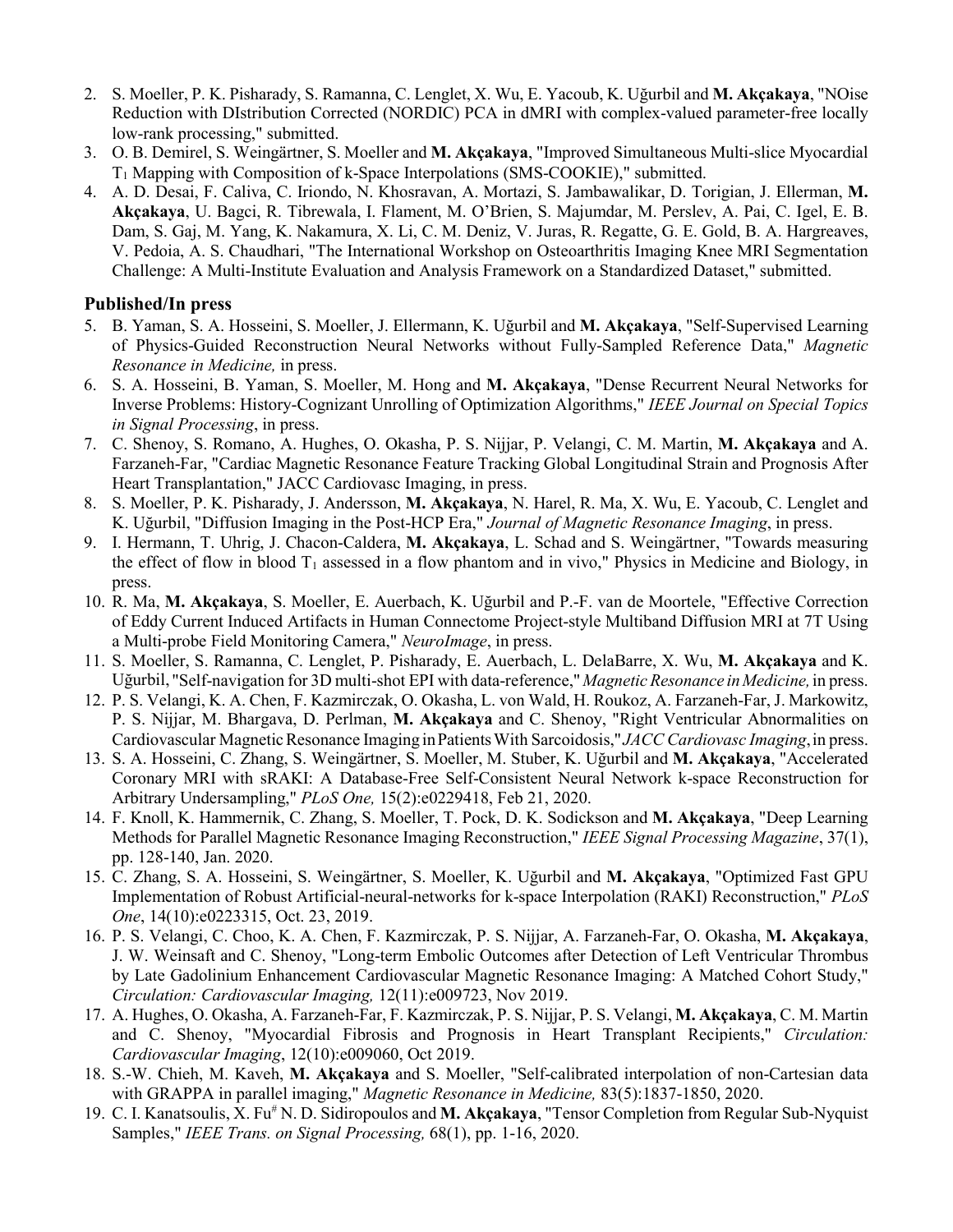- 20. B. Yaman, S. Weingärtner, N. Kargas, N. D. Sidiropoulos and **M. Akçakaya**, "Low-Rank Tensor Models for Improved Multi-Dimensional MRI: Application to Dynamic Cardiac T<sub>1</sub> Mapping," *IEEE Trans. on Computational Imaging*, 6(1), pp. 194-207, 2020.
- 21. **M. Akçakaya**, S. Moeller, S. Weingärtner and K. Uğurbil, "Scan-specific Robust Artificial-neural-networks for k-space Interpolation (RAKI) Reconstruction: Database-free Deep Learning for Fast Imaging," *Magnetic Resonance in Medicine*, 81(1):439-453, Jan. 2019. *Top 5 Most Downloaded Article in MRM (2019)*
- 22. F. Kazmirczak, P. S. Nijjar, L. Zhang, A. Hughes, K. A. Chen, O. Okasha, C. M. Martin, **M. Akçakaya**, A. Farzaneh-Far and C. Shenoy, "Safety and prognostic value of regadenoson stress cardiovascular magnetic resonance imaging in heart transplant recipients," J Cardiovasc Magn Reson 21(1):9, Jan 24, 2019.
- 23. S. A. Hosseini, A. Sohrabpour, **M. Akçakaya** and B. He, "Electromagnetic brain source imaging by means of a robust minimum variance beamformer," IEEE Trans Biomed Eng., 65(10):2365-2374, Oct. 2018.
- 24. L. Q. Lin, F. Kazmirczak, K. A. Chen, O. Okasha, P. S. Nijjar, C. M. Martin, **M. Akçakaya**, A. Farzaneh-Far and C. S. Shenoy, "Impact of Cardiovascular Magnetic Resonance Imaging on Identifying the Etiology of Cardiomyopathy in Patients Undergoing Cardiac Transplantation," *Nature Scientific Reports*, 8(1):16212, Nov. 1, 2018.
- 25. B. Rieger, **M. Akçakaya**, J. C. Pariente, S. Llufriu, E. Martinez-Heras, S. Weingärtner and L. R. Schad, "Time Efficient Whole-Brain Coverage with MR Fingerprinting using Slice-Interleaved Echo-Planar-Imaging," *Nature Scientific Reports*, 8(1):6667, April 27, 2018 .
- 26. S. Weingärtner, C. Shenoy, B. Rieger, L. R. Schad, J. Schulz-Menger and **M. Akçakaya**, "TempOrally-resolved Parametric Asssessment of Z-magnetization recovery (TOPAZ): Dynamic Myocardial  $T_1$  Mapping using a Cine Steady-State Look-Locker Approach," *Magnetic Resonance in Medicine*, 79(4):2087-2100, Apr. 2018.
- 27. G. Wang, L. Zhang, G. B. Giannakis, **M. Akçakaya** and J. Chen, "Sparse Phase Retrieval via Truncated Amplitude Flow," *IEEE Trans. on Signal Processing,* 66(2), pp. 479-491, Jan. 2018.
- 28. S. Weingärtner, S. Moeller, S. Schmitter, E. Auerbach, P. Kellman, C. Shenoy and **M. Akçakaya**, "Simultaneous Multi-Slice Imaging for Native Myocardial T1 Mapping: Improved Spatial Coverage in a Single Breath-Hold," *Magnetic Resonance in Medicine*, 78(2), pp. 462-471, Aug. 2017.
- 29. S. Weingärtner, F. Zimmer, G. J. Metzger, K. Uğurbil, P.-F. van de Moortele and **M. Akçakaya**, "Motion-Robust Cardiac B1 <sup>+</sup> Mapping at 3T using Interleaved Bloch-Siegert Shifts," *Magnetic Resonance in Medicine*, 78(2), pp. 670-677, Aug. 2017 .
- 30. T. A. Basha, **M. Akçakaya**, C. Liew, C. Taso, F. Delling, S. Berg, K. V. Kissinger, B. Goddu, W. J. Manning and R. Nezafat, "Clinical performance of high-resolution late gadolinium enhancement imaging with compressed sensing," *Journal of Magnetic Resonance Imaging*, 46(6):1829-1838, Dec. 2017.
- 31. S. Weingärtner, N. M. Meßner, F. G. Zöllner, **M. Akçakaya** and L. R. Schad, "Black-Blood Native T1 Mapping: Blood Signal Suppression for Reduced Partial-Voluming in the Myocardium," *Magnetic Resonance in Medicine*, 78(2), pp. 484-493, Aug. 2017.
- 32. **M. Akçakaya**, S. Weingärtner, T. A. Basha, S. Roujol and R. Nezafat, "Joint Myocardial  $T_1$  and  $T_2$  Mapping Using A Combination of Saturation Recovery and T2-preparation," *Magnetic Resonance in Medicine*, 76(3), pp. 888-896, Sept. 2016.
- 33. **M. Akçakaya** and V. Tarokh, "Sparse Signal Recovery from a Mixture of Linear and Magnitude-Only Measurements," *IEEE Signal Processing Letters*, 22(9), pp. 1220-1223, Sept. 2015.
- 34. S. Roujol, T. A. Basha, S. Weingärtner, **M. Akçakaya**, S. J. Berg, W. J. Manning and R. Nezafat, "Impact of Motion Correction on Reproducibility and Spatial Variability of Quantitative Myocardial T2 Mapping," *Journal of Cardiovascular Magnetic Resonance*, 17:46, 2015.
- 35. **M. Akçakaya**, T. A. Basha, S. Weingärtner, S. Roujol, S. Berg and R. Nezafat, "Improved Quantitative Myocardial T2 Mapping," *Magnetic Resonance in Medicine*, 74(1), pp. 93-105, July 2015.
- 36. T. A. Basha, **M. Akçakaya**, B. Goddu, S. Berg and R. Nezafat, "Accelerated 3D Cine Phase Contrast Imaging using Randomly Undersampled Echo Planar Imaging with Compressed Sensing Reconstruction," *NMR in Biomedicine*, 28(1), pp. 30-39, Jan. 2015.
- 37. **M. Akçakaya**, S. Nam, T. A. Basha, K. Kawaji, V. Tarokh and R. Nezafat, "An Augmented Lagrangian Based Compressed Sensing Reconstruction for Non-Cartesian Magnetic Resonance Imaging without Gridding and Regridding at Every Iteration," *PLoS ONE*, 9(9):e107107, Sept. 12, 2014.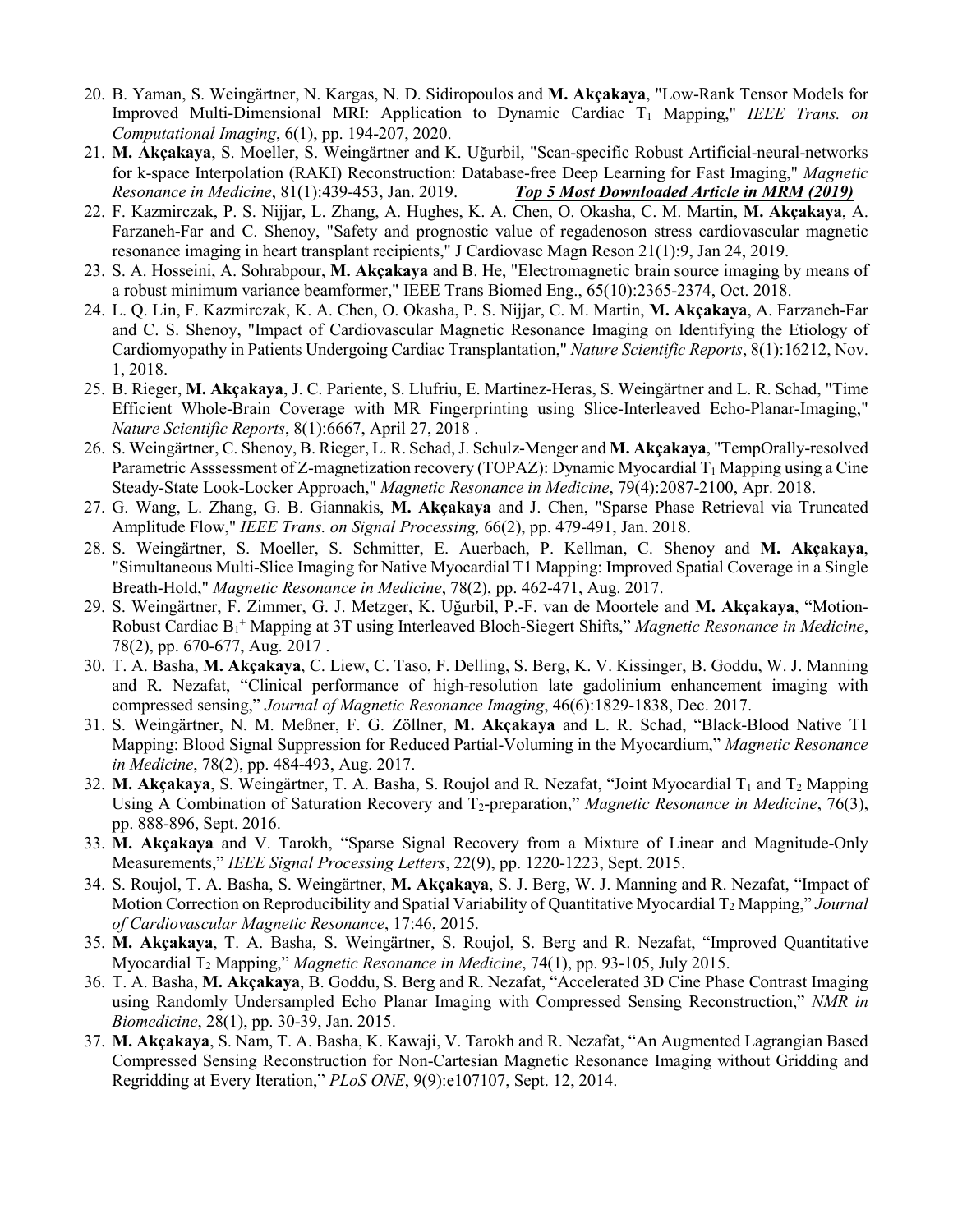- 38. S. Weingärtner, **M. Akçakaya**, S. Roujol, T. A. Basha, C. Tschabrunn, S. Berg, E. Anter and R. Nezafat, "Freebreathing Combined 3D Late Gadolinium Enhancement and T1 Mapping for Myocardial Tissue Characterization," *Magnetic Resonance in Medicine*, 74(4), pp. 1032-1041, Oct. 2015.
- 39. S. Roujol, M. Foppa, T. A. Basha, **M. Akçakaya**, B. Goddu, S. Berg and R. Nezafat, "Highly Accelerated Free-Breathing ECG-Triggered Contrast-Enhanced Pulmonary Vein MRA," *Journal of Cardiovascular Magnetic Resonance*, 16:91, 2014.
- 40. K. Kawaji, M. Foppa, S. Roujol, **M. Akçakaya** and R. Nezafat, "Whole Heart Coronary Imaging with Flexible Acquisition Window and Trigger Delay," *PLoS ONE*, 10(2):e0112020, Feb. 26, 2015.
- 41. **M. Akçakaya**, S. Weingärtner, S. Roujol and R. Nezafat, "On the Selection of Sampling Points for Myocardial T1 Mapping," *Magnetic Resonance in Medicine*, 73(5), pp. 1741-1753, May 2015.
- 42. S. Weingärtner, S. Roujol, **M. Akçakaya**, T. A. Basha and R. Nezafat, "Free-Breathing Multi-Slice Native Myocardial T1 Mapping using the Slice-Interleaved T1 (STONE) Sequence," *Magnetic Resonance in Medicine,*  74(1), pp. 115-214, July 2015.
- 43. S. Pflugi, S. Roujol, **M. Akçakaya**, K. Kawaji, M. Foppa, B. Heydari, B. Goddu, K. V. Kissinger, S. Berg, W. J. Manning, S. Kozerke and R. Nezafat, "Accelerated Cardiac MR Stress Perfusion with Radial Sampling After Physical Exercise with an MR-compatible Supine Bicycle Ergometer," *Magnetic Resonance in Medicine,* 74(2), pp. 384-395, Aug. 2015.
- 44. **M. Akçakaya**, T. A. Basha, S. Pflugi, M. Foppa, K. V. Kissinger, T. H. Hauser and R. Nezafat, "Localized Spatio-Temporal Constraints for CMR Perfusion," *Magnetic Resonance in Medicine,* 72(3), pp. 629-639, Sep 2014.
- 45. S. Weingärtner, **M. Akçakaya**, S. Roujol, T. A. Basha, C. Stehning, K. V. Kissinger, B. Goddu, S. Berg, W. J. Manning and R. Nezafat, "Free-Breathing Post-Contrast Three-dimensional T<sub>1</sub> Mapping: Volumetric Assessment of Myocardial T1 Values," *Magnetic Resonance in Medicine,* 73(1): pp. 214-222, Jan. 2015.
- 46. S. Roujol, T. A. Basha, **M. Akçakaya**, M. Foppa, R. H. Chan, K. V. Kissinger, B. Goddu, S. Berg, W. J. Manning, R. Nezafat, "3D Late Gadolinium Enhancement in a Single Prolonged Breath-hold using Supplemental Oxygenation and Hyperventilation," *Magnetic Resonance in Medicine,* 72(3), pp. 850-857, Sep 2014.
- 47. **M. Akçakaya**, P. Gulaka, T. A. Basha, L. H. Ngo, W. J. Manning and R. Nezafat, "Free-Breathing Phase Contrast MRI with Near 100% Respiratory Navigator Efficiency using k-space Dependent Respiratory Gating," *Magnetic Resonance in Medicine,* 71(6), pp. 2172-2179, June 2014.
- 48. **M. Akçakaya**, T. A. Basha, R. H. Chan, W. J. Manning and R. Nezafat, "Accelerated Isotropic Sub-Millimeter Whole-Heart Coronary MRI: Compressed Sensing versus Parallel Imaging," *Magnetic Resonance in Medicine,* 71(2), pp. 815-822, Feb. 2014.
- 49. S. Weingärtner, **M. Akçakaya**, K. V. Kissinger, B. Goddu, S. Berg, W. J. Manning and R. Nezafat, "Combined Saturation/Inversion Recovery Sequences for Improved Evaluation of Scar and Diffuse Fibrosis in Patients with Arrhythmia or Heart Rate Variability," *Magnetic Resonance in Medicine,* 71(3), pp. 1024-1034, March 2014.
- 50. S. Nam, S. Hong, **M. Akçakaya**, Y. Kwak, B. Goddu, K. V. Kissinger, W. J. Manning, V. Tarokh, R. Nezafat, "Compressed Sensing Reconstruction for Undersampled Breath-Hold Radial Cine Imaging with Auxiliary Free-Breathing Data," *Journal of Magnetic Resonance Imaging*, 39(1), pp. 179-188, Jan. 2014.
- 51. **M. Akçakaya**, J. L. Shaw, T. H. Hauser and R. Nezafat, "Utility of Respiratory-Navigator-Rejected k-space Lines for Improved Signal-to-Noise Ratio in 3D Cardiac MR," *Magnetic Resonance in Medicine*, vol. 70(5), pp. 1332-1339, November 2013.
- 52. Y. Kwak, S. Nam, **M. Akçakaya**, T. A. Basha, B. Goddu, W. J. Manning, V. Tarokh, R. Nezafat, "Accelerated Aortic Flow Assessment with Compressed Sensing With and Without Use of the Sparsity of the Complex Difference Image," *Magnetic Resonance in Medicine*, 70(3), pp. 851-858, Sept. 2013.
- 53. S. Nam, **M. Akçakaya**, T. A. Basha, C. Stehning, W. J. Manning, V. Tarokh and R. Nezafat, "Compressed Sensing Reconstruction for Whole Heart Imaging with 3D Radial Trajectories: A GPU Implementation," *Magnetic Resonance in Medicine*, 69(1), pp. 91–102, January 2013.
- 54. **M. Akçakaya**, H. Rayatzadeh, T. A. Basha, S. N. Hong, R. H. Chan, K. V. Kissinger, T. H. Hauser, M, E. Josephson, W. J. Manning and R. Nezafat, "Accelerated Late Gadolinium Enhancement Cardiac MRI with Isotropic Spatial Resolution Using Compressed Sensing: Initial Experience," *Radiology*, 264(3):691-699, September 2012.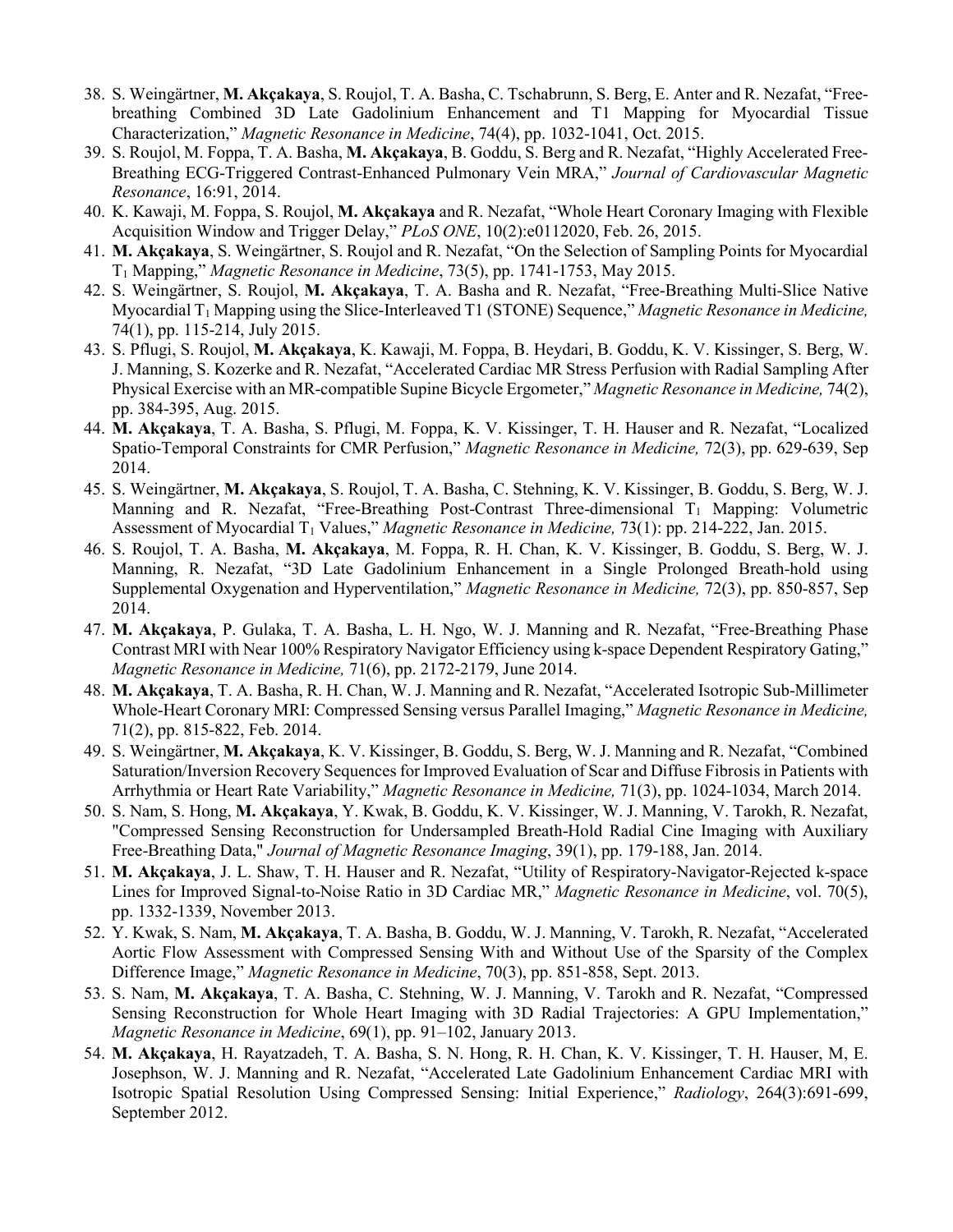- 55. **M. Akçakaya**, T. A. Basha, R. H. Chan, H. Rayatzadeh, K. V. Kissinger, B. Goddu, L. A. Goepfert, W. J. Manning and R. Nezafat, "Accelerated Contrast-Enhanced Whole Heart Coronary MRI using Lowdimensional-Structure Self-learning and Thresholding (LOST)," *Magnetic Resonance in Medicine*, 67(5), pp. 1434-1443, May 2012.
- 56. M. H. Moghari, **M. Akçakaya**, A. O'Connor, T. A. Basha, M. Casanova, L. Goepfert, K. V. Kissinger, B. Goddu, M. L. Chuang, V. Tarokh, W. J. Manning and R. Nezafat, "Compressed-Sensing Motion Compensation (CosMo): A Joint Prospective-Retrospective Respiratory Navigator for Coronary MRI," *Magnetic Resonance in Medicine*, 66(6), pp. 1674-1681, Dec 2011.
- 57. **M. Akçakaya**, J. Park and V. Tarokh, "A Coding Theory Approach to Noisy Compressive Sensing Using Low Density Frames," *IEEE Trans. on Signal Processing*, 59(11), pp. 5369-5379, Nov. 2011.
- 58. **M. Akçakaya**, T. A. Basha, B. Goddu, L. A. Goepfert, K. V. Kissinger, V. Tarokh, W. J. Manning and R. Nezafat, "Low-dimensional-Structure Self-Learning and Thresholding (LOST): Regularization Beyond Compressed Sensing for MRI Reconstruction," *Magnetic Resonance in Medicine*, 66(3), pp. 756-767, Sep 2011. *ISMRM I. I. Rabi Young Investigator Award Finalist*
- 59. **M. Akçakaya**, P. Hu, M. L. Chuang, T. H. Hauser, L. H. Ngo, W. J. Manning, V. Tarokh and R. Nezafat, "Accelerated Non-Contrast Enhanced Pulmonary Vein MRA with Distributed Compressed Sensing," *Journal of Magnetic Resonance Imaging*, 33(5), pp. 1248-1255, May 2011.
- 60. **M. Akçakaya**, S. Nam, P. Hu, M. H. Moghari, L. H. Ngo, V. Tarokh, W. J. Manning and R. Nezafat, "Compressed Sensing with Wavelet Domain Dependencies for Coronary MRI," *IEEE Trans. on Medical Imaging*, 30(5), pp.1090-1099, May 2011.
- 61. **M. Akçakaya** and V. Tarokh, "Shannon Theoretic Limits on Noisy Compressive Sampling," *IEEE Trans. on Information Theory,* 56(1), pp. 492-504, Jan. 2010.
- 62. **M. Akçakaya** and V. Tarokh, "A Frame Construction and A Universal Distortion Bound for Sparse Representations," *IEEE Trans. on Signal Processing,* 56(6), pp. 2443-2450, June 2008.
- 63. **M. Akçakaya** and V. Tarokh, "Performance of Sparse Representation Algorithms Using Randomly Generated Frames," *IEEE Signal Processing Letters*, 14(11), pp. 777-780, Nov. 2007.
- 64. N. Mysore, J. Bajcsy, **M. Akçakaya** and H. Kobayashi, "A New Performance Evaluation Technique for Iteratively Decoded Magnetic Recording Systems," *IEEE Trans. on Magnetics*, 41(10), pp. 2986-2988, Oct. 2005.

### **SELECTED CONFERENCE PUBLICATIONS/ABSTRACTS**

### **Conference Papers**

- 1. S. A. Hosseini, B. Yaman, S. Moeller and **M. Akçakaya**, "High-Fidelity Accelerated MRI Reconstruction by Scan-Specific Fine-Tuning of Physics-Based Neural Networks," *IEEE Engineering in Medicine and Biology Conference (EMBC)*, Montreal, Canada, July 2020.
- 2. P. J. Bolan, F. Branzoli, A. L. Di Stefano, L. Nichelli, R. Valabregue, S. Saunders, **M. Akçakaya**, M. Sanson, S. Lehéricy, and M. Marjańska, "Automated Acquisition Planning for Magnetic Resonance Spectroscopy in Brain Cancer," International Conference on Medical Image Computing and Computer Assisted Intervention (MICCAI), Lima, Peru, Oct. 2020.
- 3. B. Yaman, S. A. Hosseini, S. Moeller, J. Ellermann, K. Uğurbil and **M. Akçakaya**, "Self-Supervised Physics-Based Deep Learning MRI Reconstruction without Fully-Sampled Data," *IEEE International Symposium on Biomedical Imaging (ISBI),* Iowa City, IA, April 2020. *Best Paper Award*
- 4. O. B. Demirel, S. Weingärtner, S. Moeller and **M. Akçakaya**, "Improved Simultaneous Multi-slice Imaging for Perfusion Cardiac MRI Using Outer Volume Suppression and Regularized Reconstruction," *IEEE International Symposium on Biomedical Imaging (ISBI),* Iowa City, IA, April 2020.
- 5. S. A. Hosseini, B. Yaman, C. Zhang, K. Uğurbil, S. Moeller and **M. Akçakaya**, "Scan-Specific Accelerated MRI Reconstruction in a Regularized Self-Consistent Framework Using Recurrent Neural Networks," *IEEE International Symposium on Biomedical Imaging (ISBI) Workshop on Deep Learning for Biomedical Image Reconstruction,* Iowa City, IA, April 2020.
- 6. C. Zhang, S. A. H. Hosseini, S. Moeller, S. Weingärtner, K. Uğurbil and **M. Akçakaya**. "Scan-Specific Residual Convolutional Neural Networks for Fast MRI Using Residual RAKI," *Asilomar Conference on Signals, Systems, and Computers*, Pacific Grove, CA, November 2019.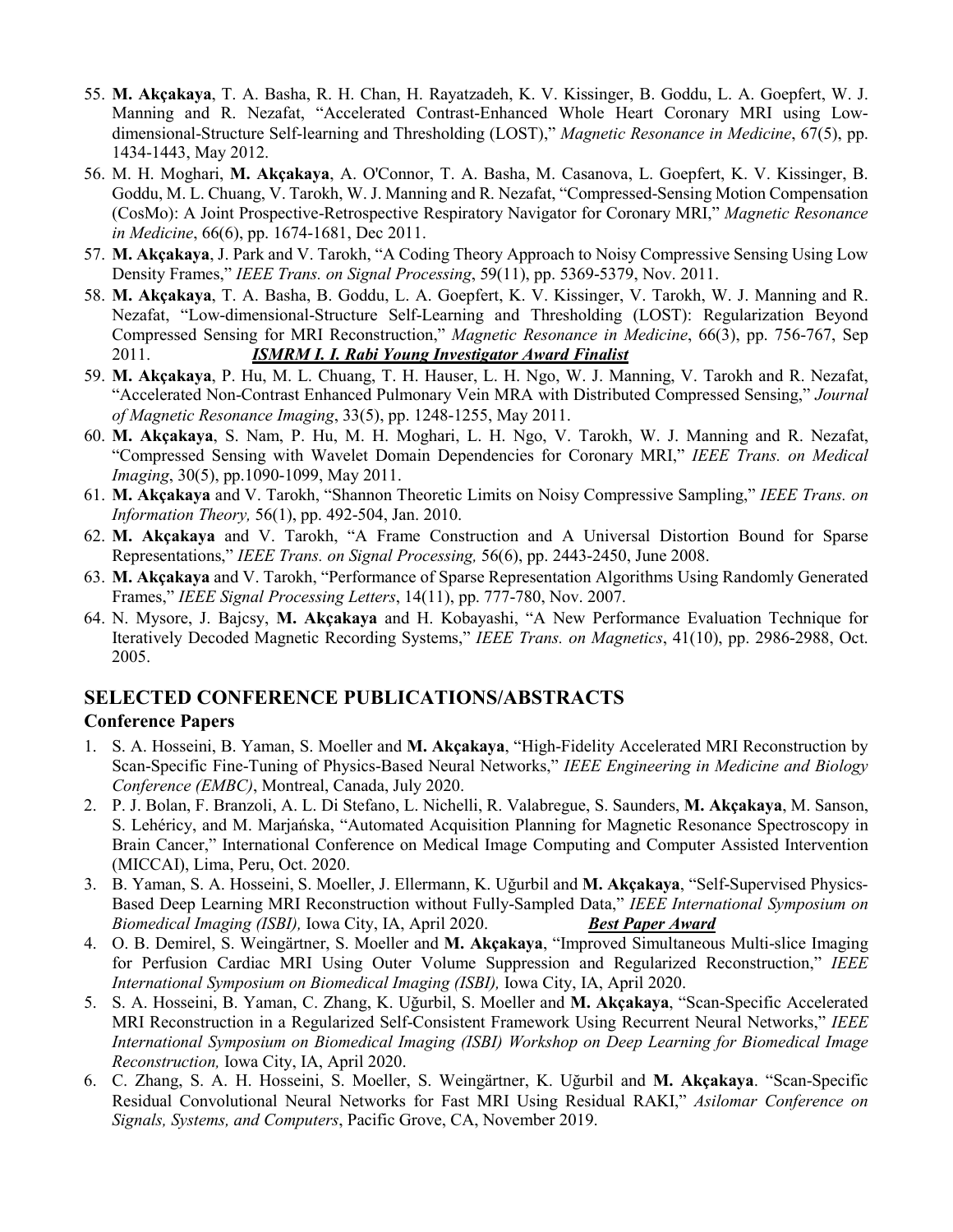- 7. B. Yaman, S. A. H. Hosseini, S. Moeller and **M. Akçakaya**. "Comparison of Neural Network Architectures for Physics-Driven Deep Learning MRI Reconstruction," *IEEE Information Technology, Electronics and Mobile Communication Conference (IEMCON)*, Vancouver, Canada, October 2019.
- 8. O. B. Demirel, S. Weingärtner, S. Moeller and **M. Akçakaya**, "Improved Regularized Reconstruction for Simultaneous Multi-Slice Cardiac MRI T1 Mapping," *European Signal Processing Conference (EUSIPCO)*, A Coruña, Spain, September 2019.
- 9. S. A. Hosseini, C. Zhang, K. Uğurbil, S. Moeller and **M. Akçakaya**, "sRAKI-RNN: Accelerated MRI with Scan-Specific Recurrent Neural Networks using Densely Connected Blocks," *SPIE Wavelets and Sparsity XVIII*, San Diego, CA, August 2019.
- 10. S. Weingärtner, O. B. Demirel, C. Shenoy, F. Wenson, L. R. Schad, J. Schulz-Menger and **M. Akçakaya**, "Functional LGE Imaging: Cardiac Phase-Resolved Assessment of Focal Fibrosis," *IEEE Engineering in Medicine and Biology Conference (EMBC)*, Berlin, Germany, July 2019.
- 11. S. Weingärtner, X. Chen, **M. Akçakaya** and T. Moore, "Robust Online Spike Recovery for High-Density Electrode Recordings using Convolutional Compressed Sensing," *IEEE Conference on Neural Engineering (NER)*, San Francisco, CA, May 2019. *Best Paper Finalist*
- 12. C. I. Kanatsoulis, N. D. Sidiropoulos, **M. Akçakaya** and X. Fu, "Regular sampling of tensor signals: Theory and application to fMRI," *IEEE International Conference on Acoustics, Speech, and Signal Processing (ICASSP)*, Brighton, UK, May 2019.
- 13. S. A. Hosseini, S. Moeller, S. Weingärtner, K. Uğurbil and **M. Akçakaya**, "Accelerated Coronary MRI Using 3D SPIRiT-RAKI with Sparsity Regularization," *IEEE International Symposium on Biomedical Imaging (ISBI),* Venice, Italy, April 2019.
- 14. C. Zhang, S. Moeller, S. Weingärtner, K. Uğurbil and **M. Akçakaya**, "Accelerated Simultaneous Multi-Slice MRI using Subject-Specific Convolutional Neural Networks," *Asilomar Conference on Signals, Systems, and Computers*, Pacific Grove, CA, October 2018.
- 15. **M. Akçakaya**, S. Moeller, S. Weingärtner and K. Uğurbil, "Subject-Specific Convolutional Neural Networks for Accelerated Magnetic Resonance Imaging," *IEEE International Joint Conference on Neural Networks (IJCNN),* Rio de Janeiro, Brazil, July, 2018.
- 16. C. Zhang, S. Weingärtner, S. Moeller, K. Uğurbil and **M. Akçakaya**, "Fast GPU Implementation of a Scan-Specific Deep Learning Reconstruction for Accelerated Magnetic Resonance Imaging," *IEEE International Conference on Electro Information Technology*, May 2018.
- 17. L. Zhang, G. V. Karanikolas, **M. Akçakaya**, and G. B. Giannakis, "Fully Automatic Segmentation of the Right Ventricle Via Multi-Task Deep Neural Networks," *IEEE International Conference on Acoustics, Speech, and Signal Processing (ICASSP)*, Calgary, Canada, April 2018.
- 18. B. Yaman, S. Weingärtner, N. Kargas, N. Sidiropoulos and **M. Akçakaya**, "Locally Low-Rank Tensor Regularization for High-Resolution Quantitative Dynamic MRI," *IEEE Computational Advances in Multi-Sensor Adaptive Processing (CAMSAP)*, Dec. 2017.
- 19. S. Moeller, S. Weingärtner and **M. Akçakaya**, "Multi-Scale Locally Low-Rank Noise Reduction for High-Resolution Dynamic Quantitative Cardiac MRI," *IEEE Engineering in Medicine and Biology Conference (EMBC)*, Jeju Island, Korea, July 2017.
- 20. G. Wang, L. Zhang, G. B. Giannakis, J. Chen and **M. Akçakaya**, "SPARTA: Sparse Phase Retrieval via Truncated Amplitude Flow," *IEEE International Conference on Acoustics, Speech, and Signal Processing (ICASSP)*, New Orleans, LA, March 2017.
- 21. **M. Akçakaya**, T. A. Basha, S. Weingärtner and R. Nezafat, "Joint Image Reconstruction and Motion Parameter Estimation for Free-Breathing Navigator-Gated Cardiac MRI," *SPIE International Symposium on Optical Science and Technology, Wavelets and Sparsity XV*, August 2013 (invited).
- 22. **M. Akçakaya** and V. Tarokh, "Distortion-Based Achievability Conditions for Joint Estimation of Sparse Signals and Measurement Parameters from Undersampled Acquisitions," *IEEE International Symposium on Information Theory (ISIT)*, Istanbul, Turkey, July 2013.
- 23. **M. Akçakaya**, J. Park and V. Tarokh, "Low Density Frames for Compressive Sensing," *IEEE International Conference on Acoustics, Speech, and Signal Processing (ICASSP)*, Dallas, TX, March 2010.
- 24. **M. Akçakaya** and V. Tarokh, "Limits on Noisy Compressive Sampling in Linear and Sublinear Regimes," *Conference on Information Sciences and Systems (CISS)*, Princeton, NJ, March 2008 (invited).
- 25. **M. Akçakaya** and V. Tarokh, "On Sparsity, Redundancy and Quality of Frame Representations," *IEEE International Symposium on Information Theory (ISIT)*, Nice, France, June 2007.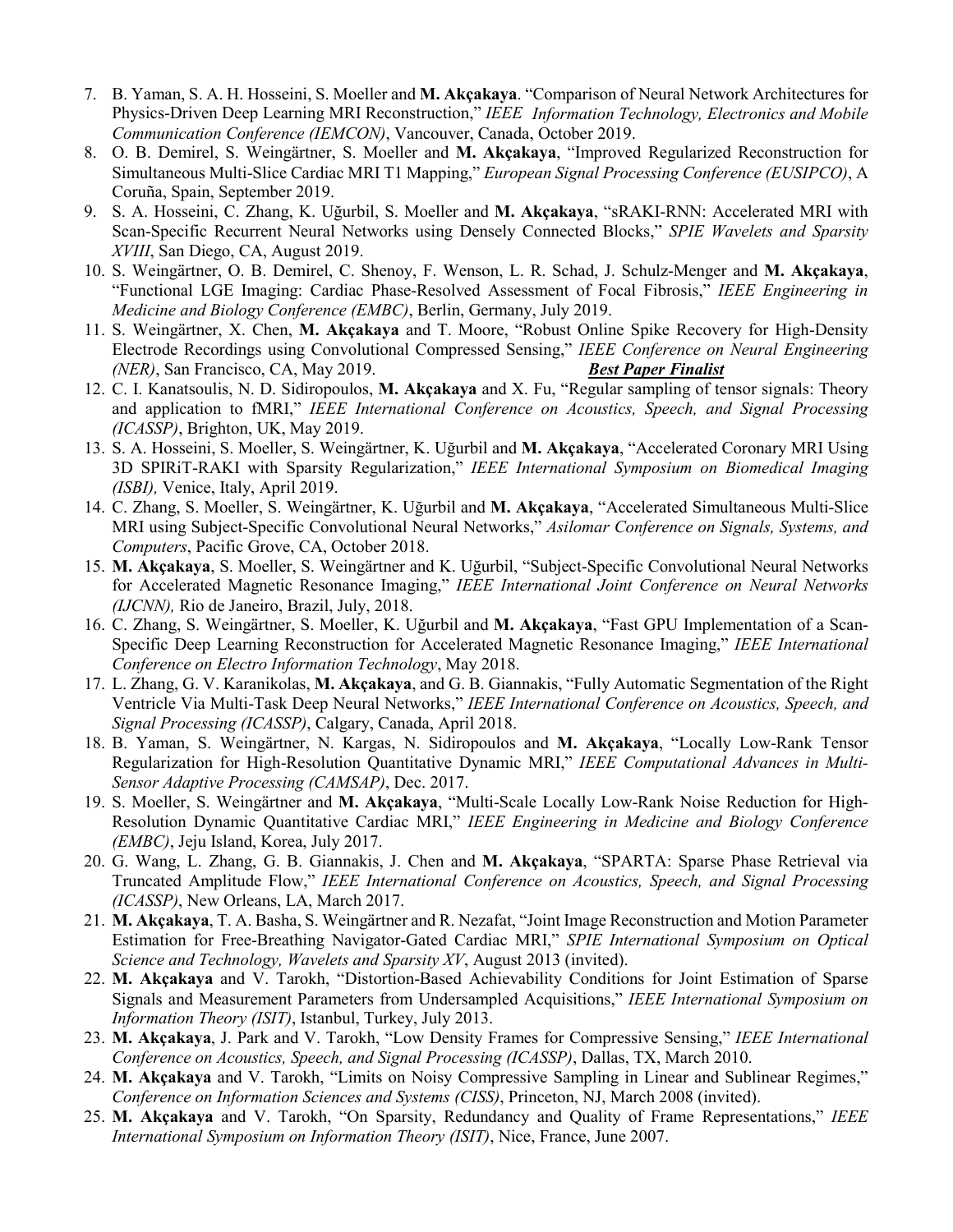- 26. **M. Akçakaya** and V. Tarokh, "Performance Study of Various Sparse Representation Methods Using Redundant Frames," *Conference on Information Sciences and Systems (CISS),* Baltimore, MD, March 2007.
- 27. N. Mysore, **M. Akçakaya**, J. Bajcsy and H. Kobayashi, "A New Performance Evaluation Technique for Iteratively Decoded Magnetic Recording Systems," *IEEE International Magnetics Conference*, Nagoya, Japan, April 2005.

#### **Selected Conference Abstracts (>90 abstracts, only selected first- and last-author abstracts listed)**

- 28. S. A. Hosseini, C. Zhang, S. Weingärtner, S. Moeller, K. Uğurbil and **M. Akçakaya**, "Regularized sRAKI-RNN: Accelerated Coronary MRI Using Database-Free Machine Learning Reconstruction," *Proc. 23rd Meeting of SCMR*, Orlando, FL, February 2020.
- 29. B. Yaman, S. A. Hosseini, S. Moeller, J. Ellermann, K. Uğurbil and **M. Akçakaya**, "Ground Truth-Free Deep Learning MRI Reconstruction Using Physics Based Self-Supervised Learning," *ISMRM Workshop on Data Sampling & Image Reconstruction*, Sedona, AZ, January 2020.
- 30. O. B. Demirel, S. Weingärtner, S. Moeller and **M. Akçakaya**, "ReadOut-Concatenated k-space SPIRiT (ROCK-SPIRiT): regularized reconstruction for improved SMS imaging," *ISMRM Workshop on Data Sampling & Image Reconstruction*, Sedona, AZ, January 2020.
- 31. O. B. Demirel, S. Weingärtner, S. Moeller, and **M. Akçakaya**, "Multi-Band SPIRiT Strategies for Improved Simultaneous Multi-slice Myocardial Mapping," *Proc. 27th Meeting of ISMRM*, Montreal, May 2019.
- 32. S. A. Hosseini, S. Moeller, S. Weingärtner, K. Uğurbil and **M. Akçakaya**, "Accelerated Coronary MRI using Sparsity-Regularized SPIRiT-RAKI," *Proc. 27th Meeting of ISMRM*, Montreal, May 2019.
- 33. B. Yaman, S. Weingärtner, S. Moeller, N. Kargas, N. D. Sidiropoulos and **M. Akçakaya**, "High-Resolution Dynamic Myocardial T1 Mapping using Low-Rank Tensor Regularization Methods," *Proc. 27th Meeting of ISMRM,* Montreal, May 2019.
- 34. C. Zhang, S. Moeller, S. Weingärtner, K. Uğurbil and **M. Akçakaya**, "Accelerated MRI Using Residual RAKI: Scan-specific Learning of Reconstruction Artifacts," *Proc. 27th Meeting of ISMRM*, Montreal, May 2019.
- 35. S. Moeller, S. Ramanna, K. Uğurbil and **M. Akçakaya**, "kz-GRAPPA for 3D parallel imaging with localized estimation of interpolation kernels," *Proc. 27th Meeting of ISMRM,* Montreal, May 2019.
- 36. S. A. Hosseini, S. Moeller, S. Weingärtner, K. Uğurbil and **M. Akçakaya**, "Accelerated MRI Using Scan-Specific SPIRiT-RAKI Interpolation with Sparsity Regularization," *International Biomedical and Astronomical Signal Processing (BASP) Frontiers Workshop*, Villars-sur-Ollon, Switzerland, February 2019.
- 37. **M. Akçakaya**, S. Moeller, S. Weingärtner and K. Uğurbil, "Scan-specific Robust Artificial-neural-networks for k-space Interpolation-based (RAKI) Reconstruction: Database-free Deep Learning for Fast Imaging," *Proc. 26th Meeting of ISMRM*, Paris, June 2018.
- 38. S. Weingärtner, S. Moeller, C. Shenoy and **M. Akçakaya**, "High-Resolution T1 Mapping using Parameter-Free Low Rank Denoising," *Proc. 26th Meeting of ISMRM*, Paris, June 2018.
- 39. S. Weingärtner, S. Moeller and **M. Akçakaya**, "Feasibility of Ultra-high Simultaneous Multi-slice and In-plane Accelerations for Cardiac MRI Using Outer Volume Suppression and Leakage-Blocking Reconstruction," *Proc. 26th Meeting of ISMRM*, Paris, June 2018.
- 40. S. Weingärtner, B. Yaman, C. Shenoy, M. Prothmann, F. Wenson, J. Schulz-Menger and **M. Akçakaya**, "Cardiac Phase-resolved Late-Gadolinium Enhancement Imaging," *Proc. 26th Meeting of ISMRM*, Paris, June 2018. *Best Cardiac MR Presentation*
- 41. S. Moeller, S. Weingärtner, K. Uğurbil and **M. Akçakaya,** "Application of a Scan-Specific Deep Learning Reconstruction to Multiband/SMS Imaging," *Proc. 26th Meeting of ISMRM*, Paris, June 2018.
- 42. S. Moeller, S. Ramanna, E. Yacoub and **M. Akçakaya**, "Progress in the use of SQUASHER for Diffusion weighted imaging," *Proc. 26th Meeting of ISMRM*, Paris, June 2018.
- 43. S. Weingärtner, S. Moeller, K. Uğurbil, C. Shenoy and **M. Akçakaya**, "Simultaneous Multi-Slice Imaging For Whole Heart Myocardial T1 Mapping in a Single Breath-Hold," *Proc. 25th Meeting of ISMRM*, Hawaii, HI, April 2017.
- 44. S. Weingärtner, S. Moeller, C. Shenoy and **M. Akçakaya**, "10-fold Spatial-Only Acceleration For High-Resolution Myocardial Perfusion Using Multi-Band Imaging and Multi-Band Outer Volume Suppression," *Proc. 25th Meeting of ISMRM*, Hawaii, HI, April 2017.
- 45. S. Moeller, X. Wu, N. Harel, M. Garwood and **M. Akçakaya**, "SQUASHER: 3D Fourier encoding with frequency swept pulses," *Proc. 25th Meeting of ISMRM*, Hawaii, HI, April 2017.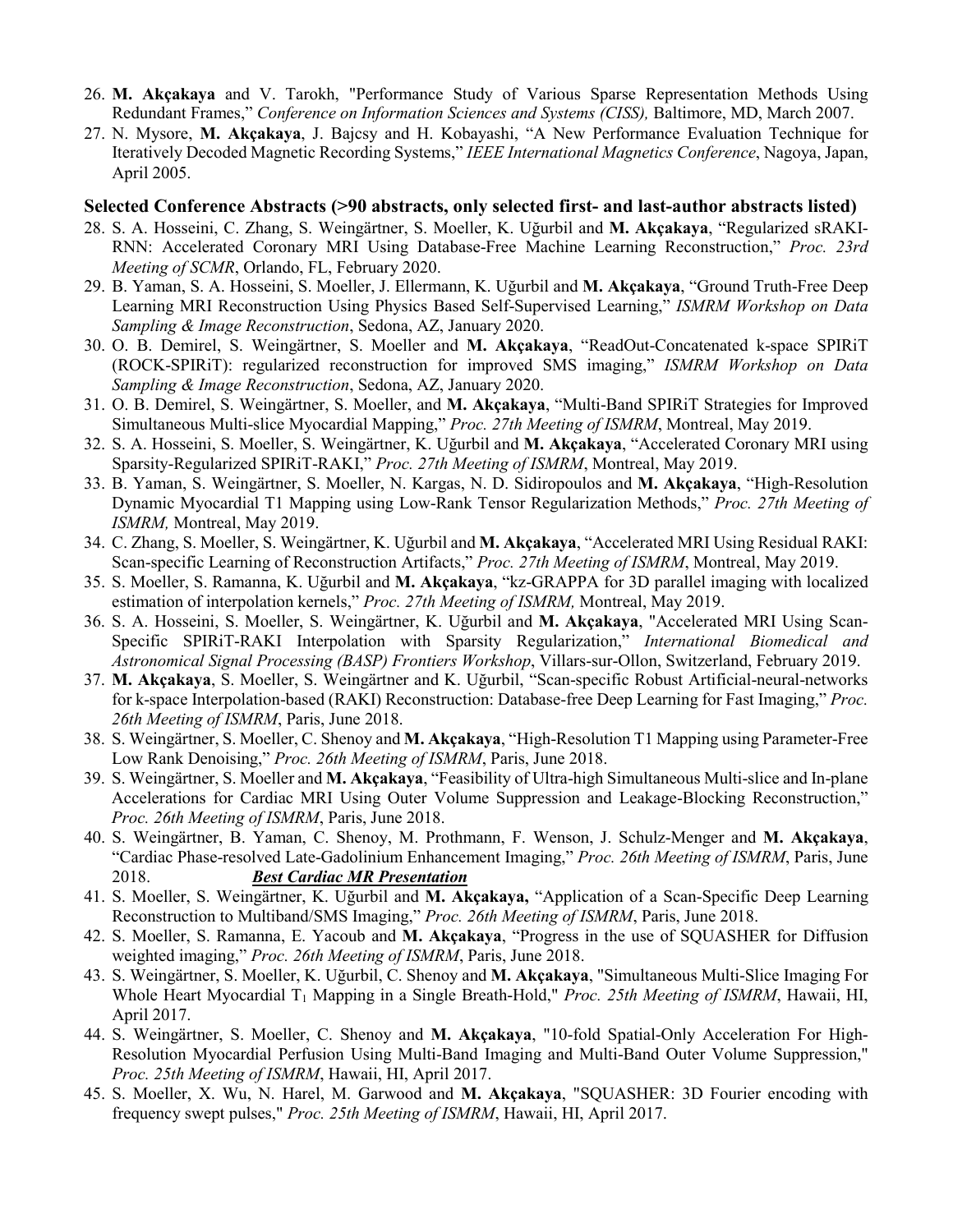- 46. S. Weingärtner, C. Shenoy and M. Akçakaya, "Cine T<sub>1</sub> Mapping: B<sub>1</sub> corrected Look-Locker inversion recovery for phase resolved T1-Mapping at 3T," *Journal of Cardiovascular Magnetic Resonance*, 19 Suppl 1:P172, 2017.
- 47. S. Weingärtner, G. Metzger, P.-F. van de Moortele and M. Akçakaya, "Cardiac Phase-Resolved B<sub>1</sub>+ Mapping at 3T," *Proc. 24th Meeting of ISMRM*, Singapore, Singapore, May 2016.
- 48. S. Moeller, S. Schmitter and **M. Akçakaya**, "Noise Amplification vs. Resolution Tradeoff in the SLIDER Technique" *Proc. 24th Meeting of ISMRM*, Singapore, Singapore, May 2016.
- 49. **M. Akçakaya**, T. A. Basha, C. Tsao, S. Berg, K. V. Kissinger, B. Goddu, W. J. Manning and R. Nezafat, "High-Resolution Late Gadolinium Enhancement Imaging with Compressed Sensing: A Single-Center Clinical Study," *Journal of Cardiovascular Magnetic Resonance*, 18 Suppl 1:O56, 2016.
- 50. **M. Akçakaya**, V. Tarokh and R. Nezafat, "Joint Compressed Sensing and Sparse Phase Retrieval: Reconstruction from a Combination of Complex and Magnitude-only k-space Measurements," *Proc. 23rd Meeting of ISMRM*, Toronto, Canada, May 2015.
- 51. M. Akçakaya, S. Weingärtner, T. A. Basha, S. Roujol and R. Nezafat, "Joint Myocardial T<sub>1</sub> and T<sub>2</sub> Mapping Using a Saturation-Recovery Sequence," *Proc. 23rd Meeting of ISMRM*, Toronto, Canada, May 2015.
- 52. **M. Akçakaya**, T. A. Basha, W. J. Manning and R. Nezafat, "Efficient Calculation of g-factors for CG-SENSE in High Dimensions: Noise Amplification in Random Undersampling," *Journal of Cardiovascular Magnetic Resonance*, 16 Suppl 1:W28, 2014.
- 53. **M. Akçakaya**, S. Weingärtner, W. J. Manning and R. Nezafat, "Selection of Sampling Points for Saturation Recovery Based Myocardial T1 Mapping," *J Cardiovascular Magnetic Resonance*, 16 Suppl 1:W32, 2014.
- 54. **M. Akçakaya**, J. L. Shaw, T. H. Hauser and R. Nezafat, "Improved Signal-To-Noise Ratio in Late Gadolinium Enhancement Imaging by Using Respiratory-Navigator-Rejected K-Space Lines," *Proc. 21st Meeting of ISMRM*, Salt Lake City, USA, May 2013.
- 55. **M. Akçakaya**, T. A. Basha, R. H. Chan, W. J. Manning and R. Nezafat, "Accelerated Sub-mm Whole-Heart Coronary MRI: Compressed Sensing vs. Parallel Imaging," *Proc. 21st Meeting of ISMRM*, Salt Lake City, USA, May 2013.
- 56. **M. Akçakaya**, T. A. Basha, M. Foppa, K. V. Kissinger, W. J. Manning and R. Nezafat, "Accelerated Three-Dimensional Free-Breathing First Pass Cardiac Perfusion at 1.5T," *Journal of Cardiovascular Magnetic Resonance*, 15 Suppl 1:P42, 2013.
- 57. **M. Akçakaya**, P. Gulaka, T. A. Basha, T. H. Hauser, W. J. Manning and R. Nezafat, "Improved Efficiency for Respiratory Motion Compensation in Three-Dimensional Flow Measurements," *Journal of Cardiovascular Magnetic Resonance*, 15 Suppl 1:P30, 2013.
- 58. **M. Akçakaya**, M. Henningsson, R. Nezafat and R. M. Botnar, "Comparison of Respiratory Navigator Techniques for Interleaved High-Resolution Coronary Vessel Wall Imaging," *Journal of Cardiovascular Magnetic Resonance*, 15 Suppl 1:E20, 2013.
- 59. **M. Akçakaya**, H. Rayatzadeh, S. N. Hong, T. H. Hauser, R. H. Chan, T. A. Basha, K. V. Kissinger, B. Goddu, W. J. Manning and R. Nezafat, "Improved Late Gadolinium Enhancement Imaging of Left Ventricle with Isotropic Spatial Resolution," *Journal of Cardiovascular Magnetic Resonance*, 14 Suppl 1:O22, 2012. SCMR Early Career Award Finalist (Basic Translational Research)
- 60. **M. Akçakaya**, S. N. Hong, R. H. Chan, T. A. Basha, M. H. Moghari, K. V. Kissinger, B. Goddu, M. E. Josephson W. J. Manning and R. Nezafat, "Left Atrial Scar Assessment using Imaging with Isotropic Spatial Reso;ution and Compressed Sensing," *Journal of Cardiovascular Magnetic Resonance*, 14 Suppl 1:O8, 2012. SCMR Early Career Award Finalist (Basic Science Research)
- 61. **M. Akçakaya**, T. A. Basha, B. Goddu, L. Goepfert, K. V. Kissinger, V. Tarokh, W. J. Manning and R. Nezafat, "Low-dimensional-Structure Self-Learning and Thresholding (LOST): Regularization Beyond Compressed Sensing for MRI Reconstruction," *Proc. 19th Meeting of ISMRM*, Montreal, Canada, May 2011.
- 62. M. Akçakaya\*, S. Nam<sup>\*</sup>, T. A. Basha, V. Tarokh, W. J. Manning and R. Nezafat, "Iterative Compressed Sensing Reconstruction for 3D Non-Cartesian Trajectories without Gridding & Regridding at Every Iteration," *Proc. 19th Meeting of ISMRM*, Montreal, Canada, May 2011 ( \* : denotes co-first authorship).
- 63. M. Akçakaya\*, T. A. Basha\*, K. V. Kissinger, B. Goddu, L. Goepfert, W. J. Manning and R. Nezafat, " Accelerated Contrast-Enhanced Whole Heart Coronary MRI Using Low-dimensional-Structure Self-learning and Thresholding (LOST), an Improved Compressed Sensing Reconstruction," *Proc. 19th Meeting of ISMRM*, Montreal, Canada, May 2011 ( \* : denotes co-first authorship).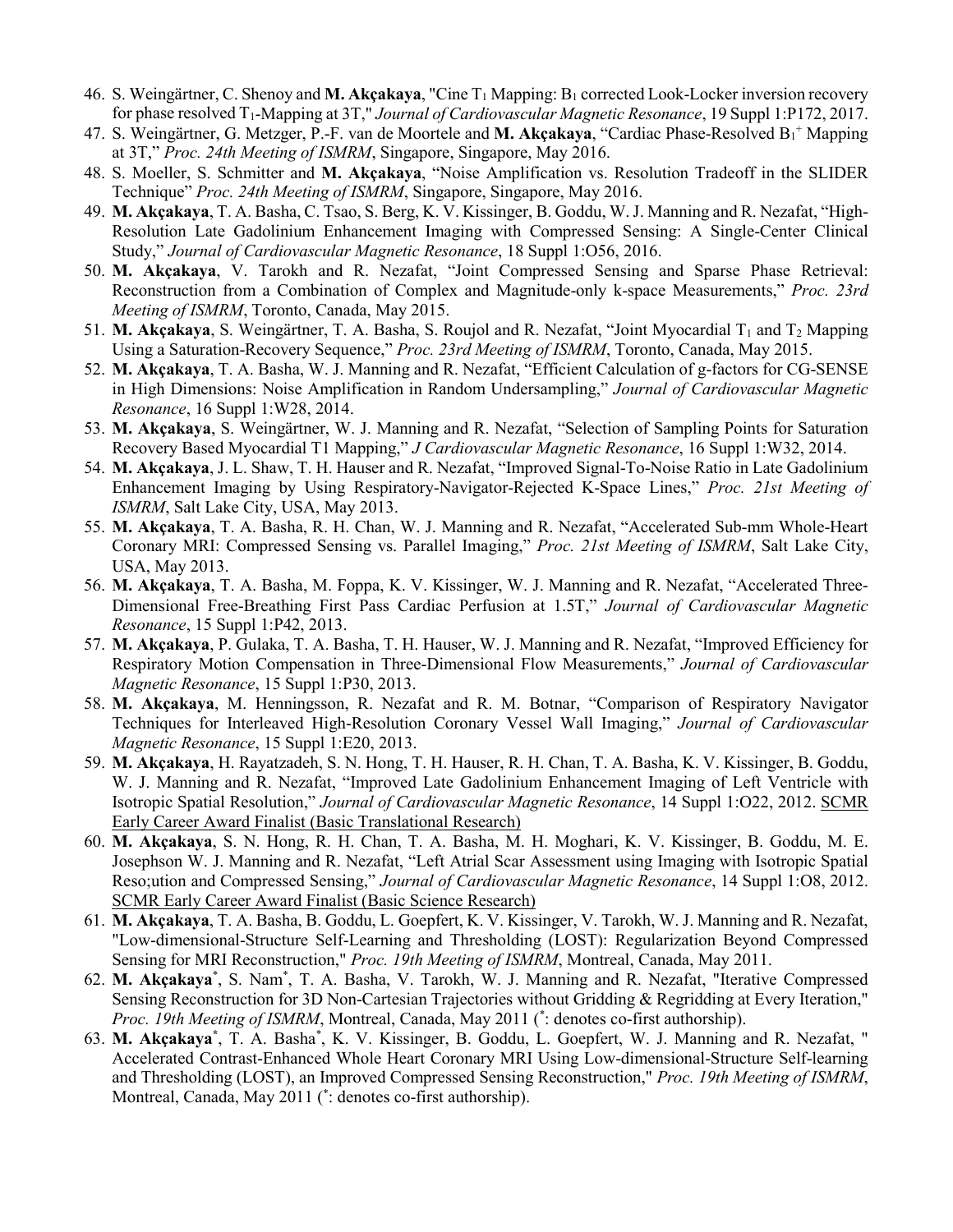- 64. **M. Akçakaya**, S. Nam, P. Hu, V. Tarokh, W. J. Manning and R. Nezafat, "Compressed Sensing with Transform Domain Dependencies for Coronary MRI," *Proc. 18th Meeting of ISMRM*, Stockholm, Sweden, May 2010..
- 65. **M. Akçakaya**, P. Hu, V. Tarokh, W. J. Manning and R. Nezafat, "Non-Contrast Enhanced Pulmonary Vein MRA with Compressed Sensing," *Proc. 18th Meeting of ISMRM*, Stockholm, Sweden, May 2010.
- 66. **M. Akçakaya**, S. Nam, M. H. Moghari, P. Hu, W. J. Manning, V. Tarokh and R. Nezafat, "Accelerated Coronary MRI Using Compressed Sensing with Transform Domain Dependencies: A Feasibility Study," *Journal of Cardiovascular Magnetic Resonance*, 12 (Suppl 1), pp. 107-108, 2010.

# **BOOK CHAPTERS**

- 1. **M. Akçakaya** and R. Nezafat, "Magnetic Resonance Imaging of Coronary Arteries," in *Basic Principles of Cardiovascular MRI.* Syed, Raman & Simonetti (Eds.), p. 245-260, Springer, 2015.
- 2. **M. Akçakaya**, C. Prieto, R. Botnar and R. Nezafat, "Magnetic Resonance Imaging of Coronary Arteries: Technique" in *Cardiovascular Magnetic Resonance: A Companion to Braunwald's Heart Disease, 3rd Edition.* Manning.& Pennell (Eds.), p. 291-300, Elsevier, 2018.
- 3. **M. Akçakaya**, M. Tang and R. Nezafat, "Physics in Cardiac Magnetic Resonance Imaging Including Parallel Imaging," in *Cardiovascular MRI*. Kwong, Heydari & Jerosch-Herold (Eds.), Springer, in press.

# **PATENTS**

- 1. **M. Akçakaya** and R. Nezafat, "Method for Image Reconstruction using Low-dimensional-structure Selflearning and Thresholding," US Patent #8,699,773.
- 2. **M. Akçakaya,** J. L. Shaw, S. Roujol and R. Nezafat, "Method and Apparatus For Image Enhancement in Magnetic Resonance Imaging Using Motion Corrupted Data," US Patent #9,202,272.
- 3. **M. Akçakaya**, P. Gulaka and R. Nezafat, "Image processing apparatus, K-space generation method, magnetic resonance image apparatus, and control method of magnetic resonance image apparatus ," US Patent #9,651,641.
- 4. S. Weingärtner, **M. Akçakaya** and R. Nezafat, "System and Method for Free-breathing Volumetric Imaging of Cardiac Tissue," US Patent # 9,835,705.
- 5. **M. Akçakaya,** T. A. Basha, W. J. Manning and R. Nezafat, "Methods and Apparatus for Accurate Measurements of  $T_2$  Relaxation Time in MRI," US Patent #10,330,760.
- 6. S. Weingärtner, **M. Akçakaya**, W. J. Manning and R. Nezafat, "System and Method for Improved Cardiac Imaging of Subjects with Adverse Cardiac Conditions," US Patent Pending.
- 7. S. Weingärtner and **M. Akçakaya**, "System and Method for Reducing Partial Voluming Artifacts in Quantitative Myocardial Tissue Characterization," US Patent Pending.
- 8. S. Weingärtner and **M. Akçakaya**, "System and Method for Motion-Robust Mapping of the Transmit Field in Magnetic Resonance Imaging," US Patent Pending.
- 9. S. Weingärtner and **M. Akçakaya**, "System and Method for Dynamic, Cardiac Phase-Resolved Quantitative Longitudinal Relaxation Parameter Mapping," US Patent Pending.
- 10. S. Weingärtner and **M. Akçakaya**, "System and Method for Producing Temporally Resolved Imaged Depicting Late-Gadolinium Enhancement with Magnetic Resonance Imaging," US Patent Pending.
- 11. S. Moeller and **M. Akçakaya**, "Method For Magnetic Resonance Imaging Using Slice Quadratic Phase for Spatiotemporal Encoding," US Patent Pending.
- 12. S. Weingärtner, S. Moeller and **M. Akçakaya**, "Method and Apparatus for Scan Time Reductions in Magnetic Resonance Imaging Using Outer Volume Suppression," US Patent Pending.
- 13. **M. Akçakaya** and S. Moeller, "Methods for Scan-Specific k-space Interpolation Reconstruction in Magnetic Resonance Imaging Using Machine Learning," US Patent Pending.
- 14. S. Moeller and **M. Akçakaya**, "System and method for controlling noise in Magnetic Resonance Imaging using a local low-rank technique," US Patent Pending.
- 15. S. Moeller and **M. Akçakaya**, "Methods for Estimating and Implementing Region-Specific k-space Interpolation," US Patent Pending.
- 16. S. Moeller, S. Ramanna and **M. Akçakaya**, "Efficient Multi-Shot EPI with Self-Navigated Segmentation," US Patent Pending.
- 17. S. Moeller, **M. Akçakaya** and S.-W. Chieh, "Scalable Self-Calibrated Interpolation of Undersampled Magnetic Resonance Imaging Data," Provisional US Patent.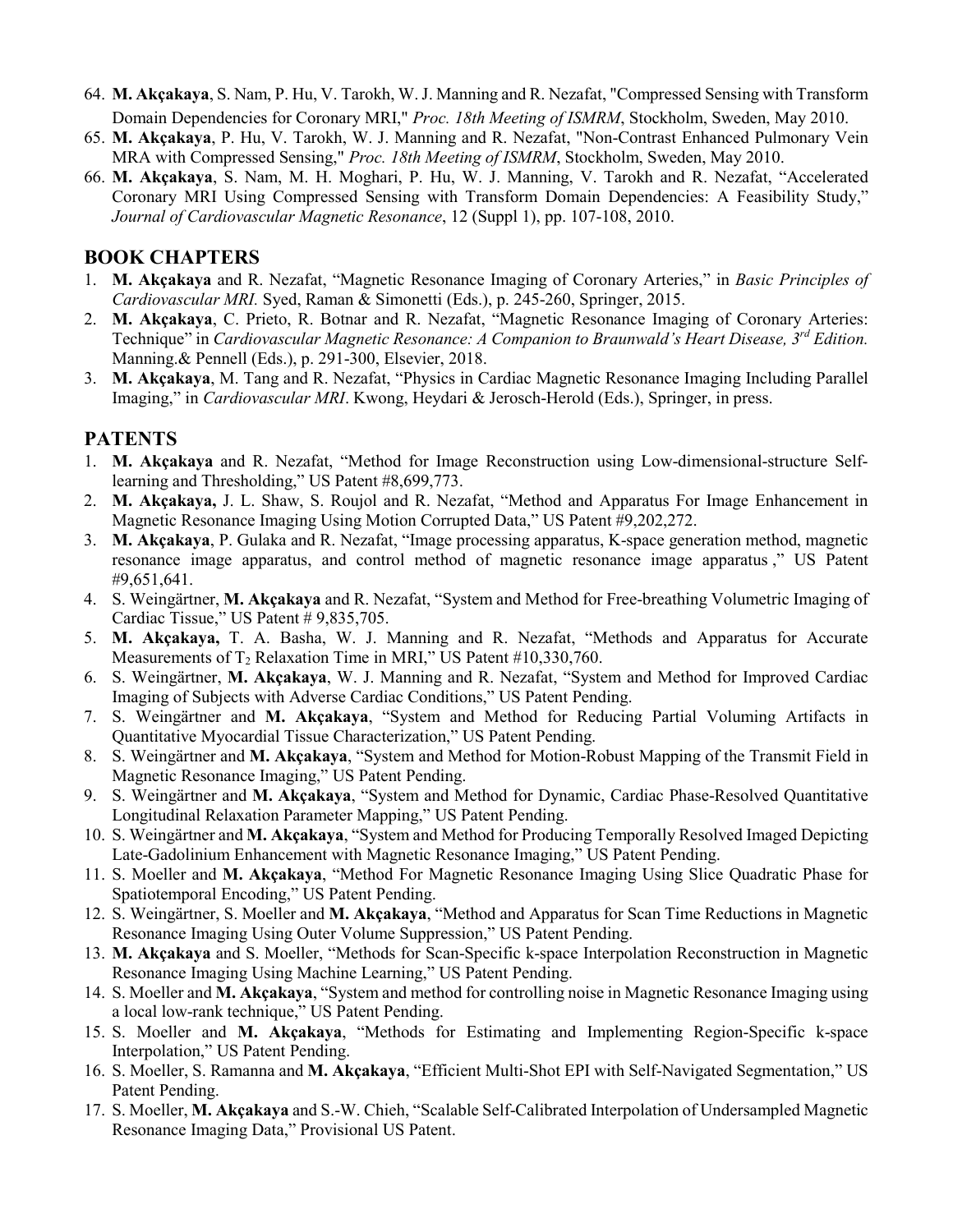- 18. **M. Akçakaya**, S. Moeller and C. Zhang, "Methods for Scan-Specific Artifact Reduction in Accelerated Magnetic Resonance Imaging Using Residual Convolutional Neural Networks," Provisional US Patent.
- 19. **M. Akçakaya**, B. Yaman and S. A. H. Hosseini, "Methods for Training Machine Learning Algorithms without Fully-Sampled Reference Data for Inverse Problems," Provisional US Patent.

### **SERVICE AND PUBLIC ENGAGEMENT**

#### **Professional Societies**

*Member* of IEEE, ISMRM, SCMR and SIAM.

#### **Professional Committee Service**

- 1. Member, *IEEE Computational Imaging Technical Committee* (CI TC), 2018 Present
- 2. Member, *ISMRM Young Investigator Award Committee*, 2017 Present
- 3. Member, *SCMR Public Relations Committee*, 2017 Present

#### **Conference Service**

- 1. Workshop Co-Organizer, "Deep Learning for Biomedical Image Reconstruction," *IEEE International Symposium on Biomedical Imaging* (2020)
- 2. Chair: Signal Processing Track, *IEEE Annual Information Technology, Electronics, and Mobile Communication Conference* (2019)
- 3. Special Session Organizer, "Machine Learning Advances in Computational Imaging," *Asilomar Conference on Signals, Systems, and Computers* (2019)
- 4. Program Committee: *SPIE Wavelets and Sparsity XVIII* (2019)
- 5. Special Session Organizer & Chair, "Inverse Problems in MRI," *SPIE Wavelets and Sparsity XVIII* (2019)
- 6. Scientific Program Committee, *SCMR/ISMRM Co-Provided Workshop on the Emerging Role of Machine Learning in Cardiovascular Magnetic Resonance Imaging* (2019)
- 7. Organizing Committee: *ISMRM Workshop on Machine Learning, Part II* (2018)
- 8. Vice Chair: Biomedical Signal and Image Processing Track, *Asilomar Conference on Signals, Systems, and Computers* (2018)
- 9. Technical Committee: *IEEE Ubiquitous Computing, Electronics and Mobile Communication Conference* (2016-2018)
- 10. Technical Committee: *IEEE Annual Information Technology, Electronics, and Mobile Communication Conference* (2018)
- 11. Session Chair, "Artifact Correction & Post-Processing," *ISMRM Workshop on Machine Learning, Part II* (2018)
- 12. Special Session Organizer & Chair, "Machine Learning Advances in Medical Imaging," *Asilomar Conference on Signals, Systems, and Computers* (2018)
- 13. Special Session Co-organizer & Co-chair, "Machine Learning in Medical Imaging: From Measurements to Diagnosis," *IEEE International Conference on Acoustics, Speech, and Signal Processing* (2018)
- 14. International Program Committee: *IEEE International Conference on Electro Information Technology* (2017)
- 15. Session chair, "Learning Image Reconstruction: Will Neural Networks Change Everything?," *Annual Meeting of the ISMRM* (2017)
- 16. Session Chair, "Myocardial Tissue Characterization,'' *Annual Meeting of the ISMRM* (2016)
- 17. Session Chair, "Motion Correction: No Brainer," *Annual Meeting of the ISMRM* (2016)
- 18. Session Chair, "New Contrast and Methods," *Workshop on High and Ultra-High Field Imaging* (2015)

#### **Reviewer Service for Journals**

- 1. Magnetic Resonance in Medicine (Distinguished Reviewer Recognition, 2018)
- 2. Journal of Magnetic Resonance Imaging (Distinguished Reviewer Recognition, 2017)
- 3. IEEE Transactions on Medical Imaging
- 4. IEEE Transactions on Computational Imaging
- 5. IEEE Transactions on Image Processing
- 6. IEEE Transactions on Biomedical Engineering
- 7. IEEE Signal Processing Magazine
- 8. IEEE Transactions on Signal Processing